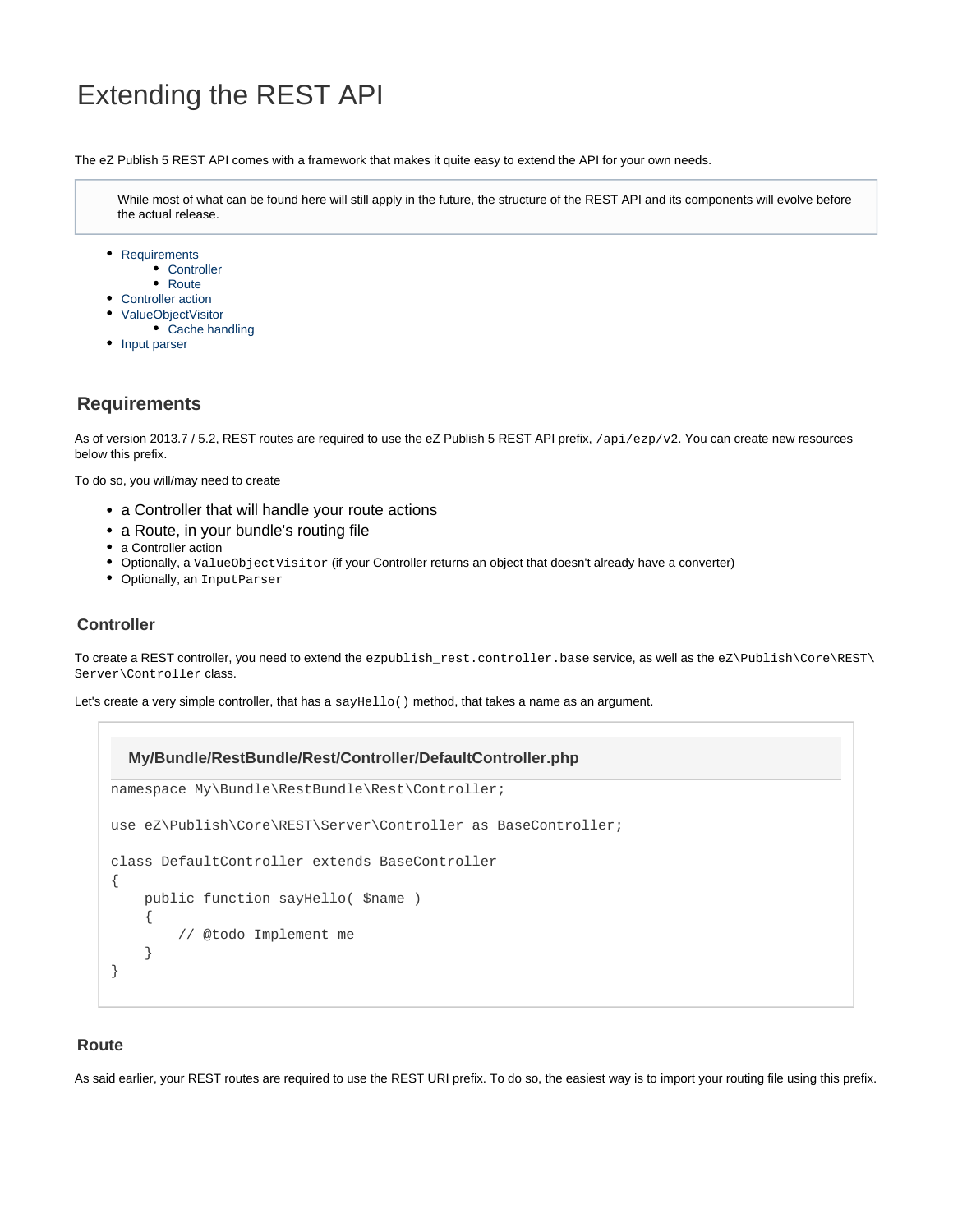```
ezpublish/config/routing.yml
```

```
myRestBundle_rest_routes:
    resource: "@MyRestBundle/Resources/config/routing_rest.yml"
    prefix: %ezpublish_rest.path_prefix%
```
Using a distinct file for REST routes allows you to use the prefix for all this file's routes without affecting other routes from your bundle.

Next, you need to create the REST route. We need to define the route's [controller as a service](http://symfony.com/doc/current/cookbook/controller/service.html) since our controller was defined as such.

#### **My/Bundle/RestBundle/Resources/config/routing\_rest.yml**

```
myRestBundle_hello_world:
     pattern: /my_rest_bundle/hello/{name}
     defaults:
         _controller: myRestBundle.controller.default:sayHello
     methods: [GET]
```

| EZP-23016 - Custom REST API routes (v2) are not accessible from the legacy backend |                      |
|------------------------------------------------------------------------------------|----------------------|
| Due to <b>CLOSED</b>                                                               | , custom REST routes |
| must be prefixed with ezpublish rest, or they won't be detected correctly.         |                      |

# <span id="page-1-0"></span>**Controller action**

Unlike standard Symfony 2 controllers, the REST ones don't return an HttpFoundation\Response object, but a ValueObject. This object will during the kernel run be converted, using a ValueObjectVisitor, to a proper Symfony 2 response. One benefit is that when multiple controllers return the same object, such as a Content item or a Location, the visitor will be re-used.

Let's say that our Controller will return a My\Bundle\RestBundle\Rest\Values\Hello

```
namespace My\Bundle\RestBundle\Rest\Values;
class Hello
{
     public $name;
     public function __construct( $name )
     {
         $this->name = $name;
     }
}
  My/Bundle/RestBundle/Rest/Values/Hello.php
```
We will return an instance of this class from our sayHello() controller method.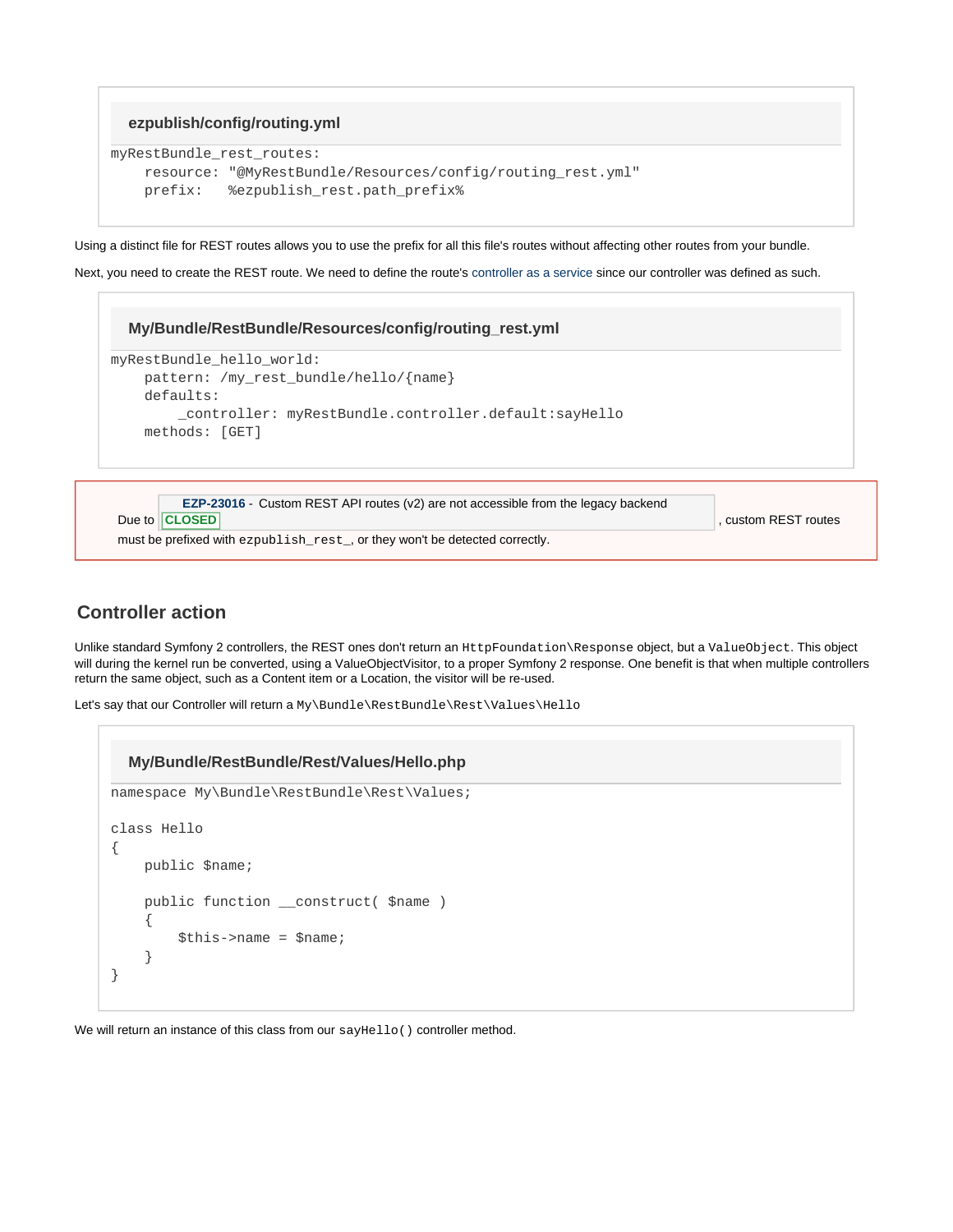

And that's it. Outputting this object in the Response requires that we create a ValueObjectVisitor.

# <span id="page-2-0"></span>**ValueObjectVisitor**

A ValueObjectVisitor will take a Value returned by a REST controller, whatever the class, and will transform it into data that can be converted, either to json or XML. Those visitors are registered as services, and tagged with ezpublish\_rest.output.value\_o bject visitor. The tag attribute says which class this Visitor applies to.

Let's create the service for our ValueObjectVisitor first.

```
services:
     myRestBundle.value_object_visitor.hello:
         parent: ezpublish_rest.output.value_object_visitor.base
         class: My\Bundle\RestBundle\Rest\ValueObjectVisitor\Hello
         tags:
             - { name: ezpublish_rest.output.value_object_visitor, type:
My\Bundle\RestBundle\Rest\Values\Hello }
  My/Bundle/RestBundle/Resources/config/services.yml
```
Let's create our visitor next. It must extend the eZ\Publish\Core\REST\Common\Output\ValueObjectVisitor abstra ct class, and implement the visit() method. It will receive as arguments:

- \$visitor: The output visitor. Can be used to set custom response headers (setHeader( \$name, \$value )), HTTP status code (s etStatus( \$statusCode ) )...
- Sgenerator: The actual Response generator. It provides you with a DOM like API.
- Sdata: the visited data, the exact object you returned from the controller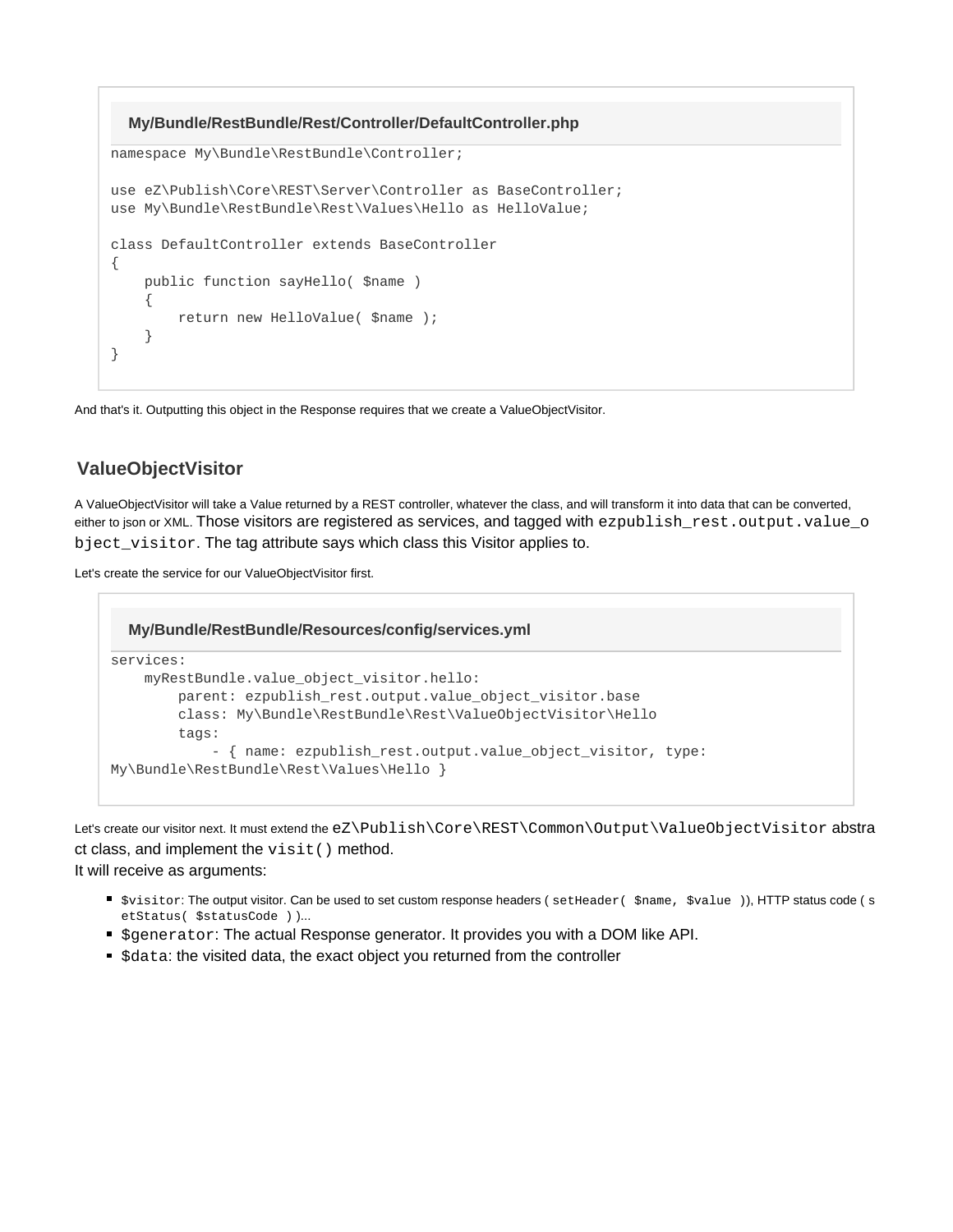#### **My/Bundle/RestBundle/Rest/Controller/Default.php**

```
namespace My\Bundle\RestBundle\Rest\ValueObjectVisitor;
use eZ\Publish\Core\REST\Common\Output\ValueObjectVisitor;
use eZ\Publish\Core\REST\Common\Output\Generator;
use eZ\Publish\Core\REST\Common\Output\Visitor;
class Hello extends ValueObjectVisitor
{
     public function visit( Visitor $visitor, Generator $generator, $data )
     {
         $generator->startValueElement( 'Hello', $data->name );
         $generator->endValueElement( 'Hello' );
     }
}
```
Do not hesitate to look into the built-in ValueObjectVisitors, in [eZ/Publish/Core/REST/Server/Output/ValueObjectVisitor](https://github.com/ezsystems/ezpublish-kernel/tree/master/eZ/Publish/Core/REST/Server/Output/ValueObjectVisitor), for more examples.

#### <span id="page-3-0"></span>**Cache handling**

The easiest way to handle cache is to re-use the [CachedValue](https://github.com/ezsystems/ezpublish-kernel/blob/master/eZ/Publish/Core/REST/Server/Output/ValueObjectVisitor/CachedValue.php) Value Object. It acts as a proxy, and adds the cache headers, depending on the configuration, for a given object and set of options.

When you want the response to be cached, return an instance of CachedValue, with your Value Object as the argument. You can also pass a location id using the second argument, so that the Response is tagged with it:

return new CachedValue(\$helloValue, ['locationId', 42]);

### <span id="page-3-1"></span>**Input parser**

What we have seen above covers requests that don't require an input payload, such as GET or DELETE. If you need to provide your controller with parameters, either in JSON or XML, the parameter struct requires an Input Parser so that the payload can be converted to an actual ValueObject.

Each payload is dispatched to its Input Parser based on the request's Content-Type header. For example, a request with a Content-Type of application/vnd.ez.api.ContentCreate will be parsed by eZ\Publish\Core\RES T\Server\Input\Parser\ContentCreate. This parser will build and return a ContentCreateStruct that can then be used to create content with the Public API.

Those input parsers are provided with a pre-parsed version of the input payload, as an associative array, and don't have to care about the actual format (XML or JSON).

Let's see what it would look like with a Content-Type of application/vnd.my.Greetings, that would send this as XML: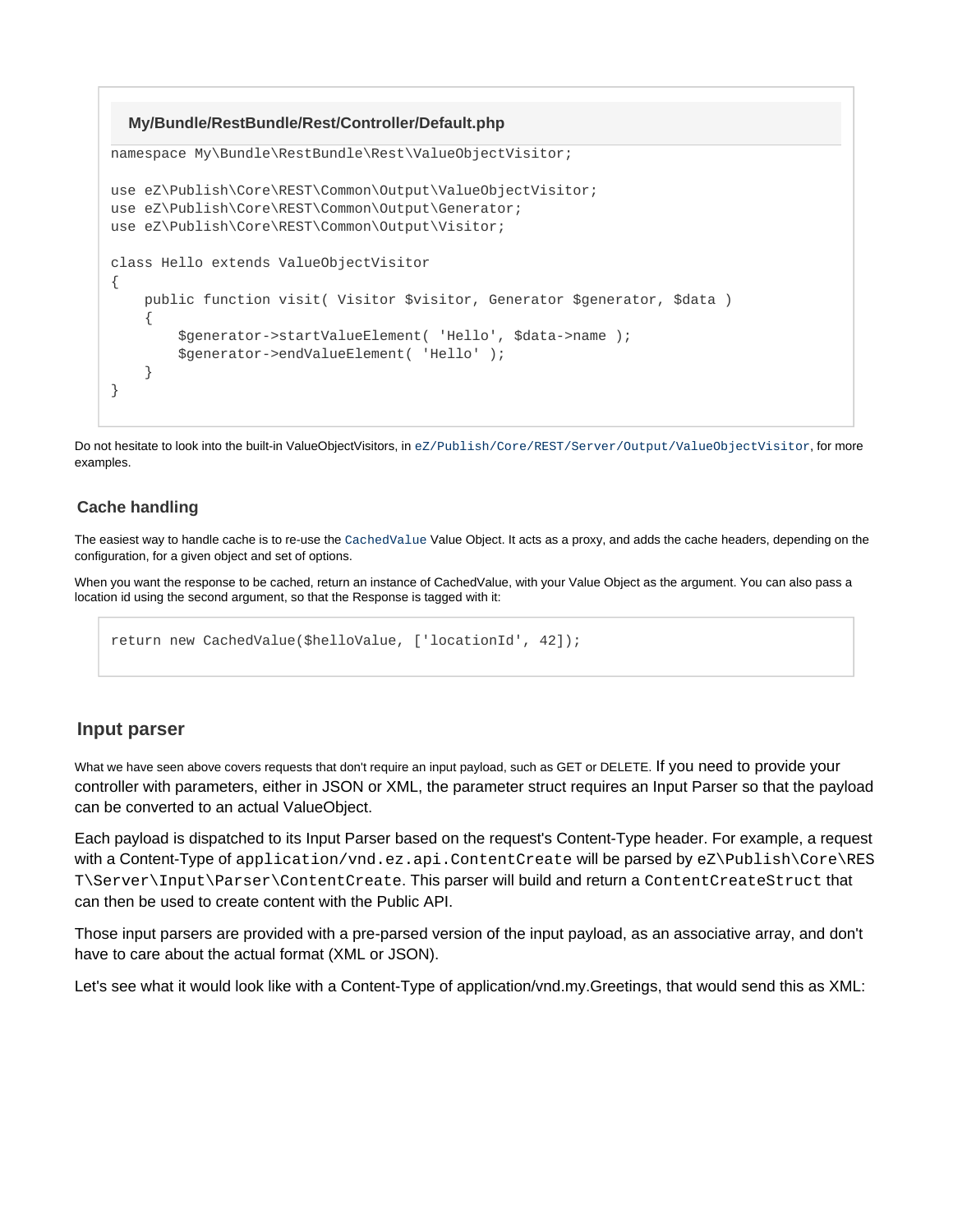# **application/vnd.my.Greetings+xml**

```
<?xml version="1.0" encoding="utf-8"?>
<Greetings>
     <name>John doe</name>
</Greetings>
```
First, we need to create a service with the appropriate tag in services.yml.

### **My/Bundle/RestBundle/Resources/config/services.yml**

```
services:
    myRestBundle.input_parser.Greetings:
        parent: ezpublish_rest.input.parser
         class: My\Bundle\RestBundle\Rest\InputParser\Greetings
         tags:
             - { name: ezpublish_rest.input.parser, mediaType:
application/vnd.my.Greetings }
```
The mediaType attribute of the ezpublish\_rest.input.parser tag maps our Content Type to the input parser.

Let's implement our parser. It must extend eZ\Publish\Core\REST\Server\Input\Parser, and implement the parse() method. It accepts as an argument the input payload, \$data, as an array, and an instance of ParsingDispatcher that can be used to forward parsing of embedded content.

For convenience, we will consider that our input parser returns an instance of our Value\Hello class.